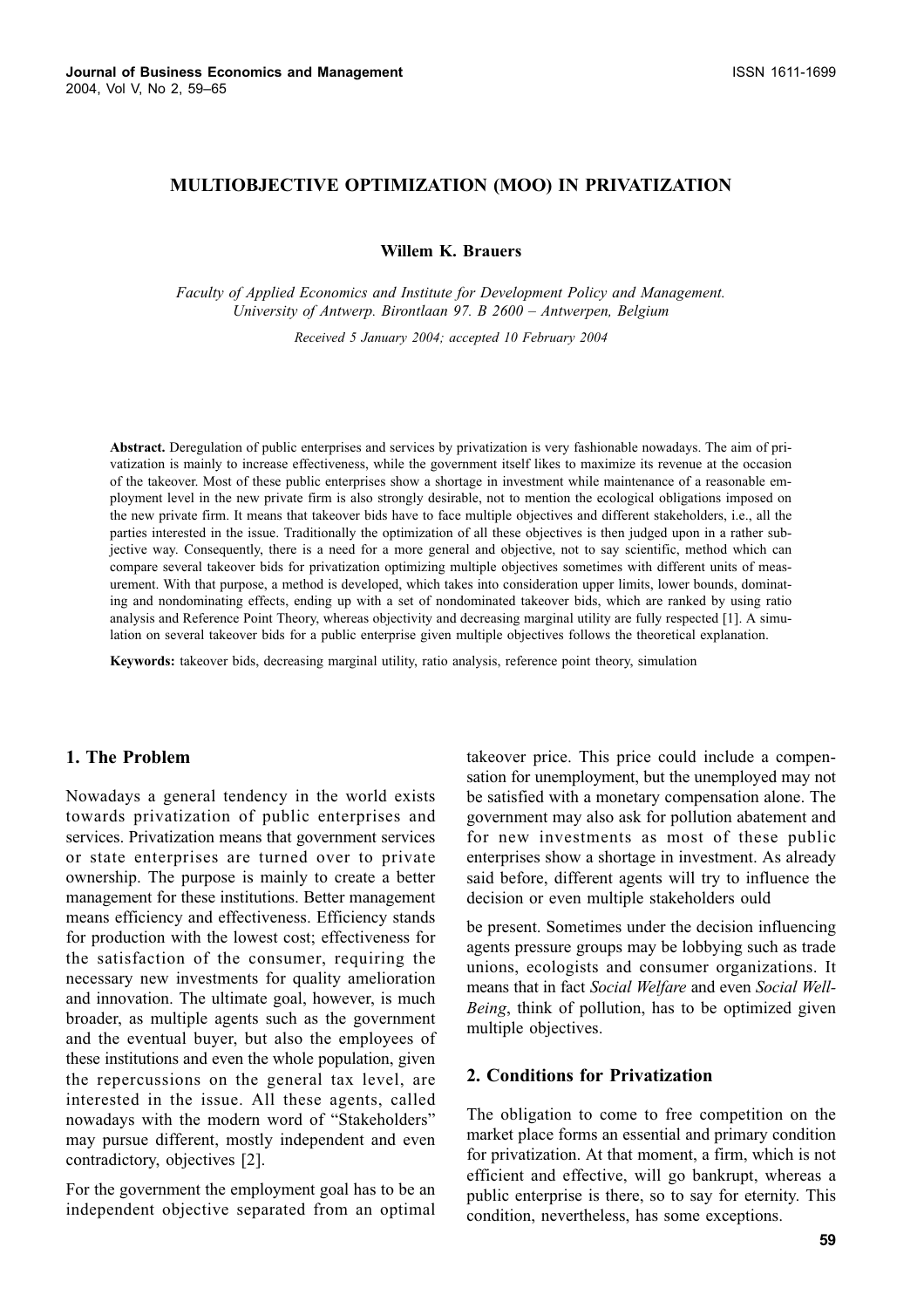First, some utility sectors, such as electricity and public transport, operate with decreasing costs and ask for huge investments at the origin. At that moment, a Public-Private Partnership (PPP) is more appropriate. PPP is linked to the total investment project: design, construction, operation, maintenance and financing. In addition, the risks of the project are shared...

Secondly, a fundamental right is recognized for a minimum of some social needs, such as for electricity, postal services and public transport. At that moment, a Contractual System between the government and the firm is signed, whereby the government provides a subsidy to finance this minimum of social needs.

# 3. Forms of Privatization

Privatization can be partial or total. With partial privatization the government keeps at least 50% of the shares plus one. As the government keeps an absolute majority, the result is the same as without privatization. Different forms are possible for total privatization. In a first case, all shares are thrown on the market. At that moment, Multiobjective Optimization is not possible, as the government has no control anymore on the individual shareholders. In a second case, the majority of the shares goes to one private investor. In a final form, one shareholder acquires all the shares. In the second and the third cases, MOO is applicable.

# 4. The Choice of Objectives

The government, as the representative of the general interest, would prefer:

- · maximization of Value Added;
- maximization of new investments;
- maximization of employment;
- minimization of pollution.

The government, in its position to equilibrate the budget, prefers:

- maximization of the Internal Rate of Return  $(IRR):$
- maximization of the takeover price;
- · minimization of the Payback Period, as taxes increase with increase in profits [3].

The potential investor likes:

- minimization of the takeover price;
- minimization of additional requirements, such as on labor and investments.

## 4.1. Maximization of Value Added

Maximization of Value Added will maximize national wealth on the long term.

## 4. 2. Maximization of new investments

Most of nationalized firms neglected to invest. Increase in investment deepening presents a necessary condition for privatization.

## 4.3. Maximization of employment

The government is satisfied already, if the existing employment is maintained, which is called "rigidity" of the labor requirements" [4]. The lack of rigidity in the labor requirements by privatization has caused important social unrest in many countries, which did not take into account this labor rigidity.

As no maximization of employment is maintained, rigidity of the labor requirements will be used as a filter, when preliminary the propositions for takeover are screened.

## 4. 4. Maximization of the takeover price for government and minimization of the takeover price for the potential investor

Due to this dual situation, a Fair Price is proposed. In Brazil, two separate consulting firms estimated the value of the takeover. In case of strong differences in the estimation, a third consulting firm was approached  $\lceil 5 \rceil$ .

In case of appeal on the stock market for minority shareholders, the situation on the stock market will influence the moment of the takeover. A consortium of banks will estimate a logical price for launching on the stock market. This price per share will influence the fixation of the fair price for the investor. In this way the fair price will act as a filter, when preliminary the propositions for takeover are screened.

## 4.5. The danger of a "shock therapy"

In all situations, privatization has to occur one by one and not with all public firms together. Applications in Russia, Eastern Germany and in other countries with transition economies have shown the danger of such "shock therapy"  $[6, 7]$ .

All these conditions on filtering, optimization and timing will create different situations, which will be characterized as models.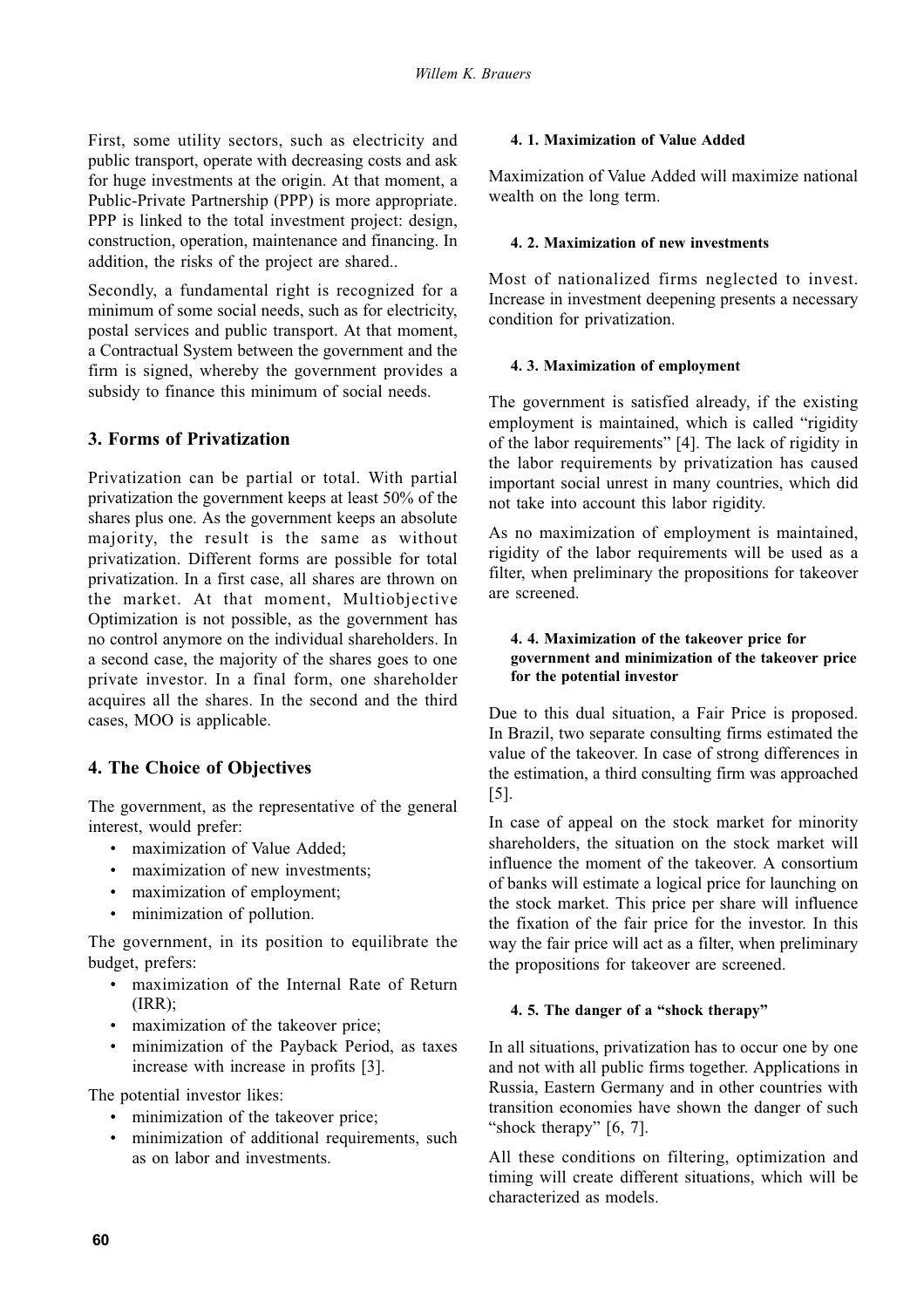## 5. Different Models for Privatization

## 5. 1. First model with complete rigidity in the labor requirements

Few takeover candidates will accept at the same time: optimum Value Added and investment, a fair takeover price and complete rigidity in the labor requirements. These conditions have certainly to be weakened as shown in the following model.

### 5. 2. Second model with relative rigidity in the labor requirements

In this model, a natural outflow of labor occurs by death, illness or age. The government could interfere with a system of pre-pensions. For instance, a prepension is allotted at the age of 50, with pension at the age of 65.

#### 5.3. Third model with unemployment allowances for an unlimited time

In this model, the government interferes with unemployment allowances for an unlimited time. This model with the promotion of laziness is socially not acceptable and in contradiction with a human right on labor.

## 5.4. What model to choose?

The second model is the most acceptable economically and socially. However, the model has to be assisted by an obligation to recruit new personnel after the needs of the new private firm. In this way, the maximization of employment enters the picture again.

Finally, the objectives for takeover are changed as follows:

- 1. a filter on a relative rigidity of the takeover of the existing personnel;
- 2. a filter in accepting the fair takeover price;
- 3. maximization of discounted Value Added in constant prices, e.g., over a ten year period;
- 4. the maximization of the discounted Value Added is assisted by a maximization of a surplus in the balance of payments current account e.g., over a ten year period;
- 5. maximization of new investment, e.g., over a ten year period. The obligation not to shut down the firm in that period is also included;
- 6. maximization of new employment;
- 7. minimization of the Payback Period;
- 8. minimization of pollution.

# **6. Some Techniques for Multiobjective Optimization (MOO)**

### 6. 1. Cost-Benefit Analysis

Cost-Benefit Analysis is a method with a monetary unit, such as the EURO, as the common unit of measurement. Indeed even benefits are expressed in the chosen monetary unit, either in a direct or indirect way. In fact, Cost-Benefit works with only one objective, viz. benefits minus costs. Additionally Cost-Benefit represents a materialistic approach as even unemployment is only expressed in monetary terms.

#### 6. 2. Cost-Effectiveness Analysis

Cost-Effectiveness is limited to two objectives: the costs expressed in a common monetary unit on the one side and a single effectiveness indicator on the other. However, optimality is absent in cost-effectiveness.

### 6.3. Fractional Programming

$$
\max \frac{E}{C} = \frac{\max . \text{effectiveness}}{\min . \text{costs}}
$$

For privatization research the fractional programming formula has to be reversed

$$
\max \frac{C}{E} = \frac{\max. \text{takeover price at the government side}}{\min. \text{unemployment}}.
$$

Other objectives for privatization are excluded such as: investment commitments for the new firm, the change in the general tax level, the expected value added, the influence on the balance of payments and other financial, monetary, regional and ecological repercussions.

#### 6. 4. The Linear Method with Weights

The objectives are added up by using weights. Weights are defined, as the importance, which is attached to each of the objectives in a set of mutually exclusive and collectively exhaustive objectives and the sum of the weights, assigned to the elements of this set, has to be one:

$$
u\left(x_j\right) = \sum_{i=1}^n w_i x_{ij},\tag{1}
$$

with:  $u(x_i)$  as total utility for the multiple objectives of alternative  $i$ ;

 $w_i$  = weight for objective *i* with:  $\Sigma w_i = 1$ ;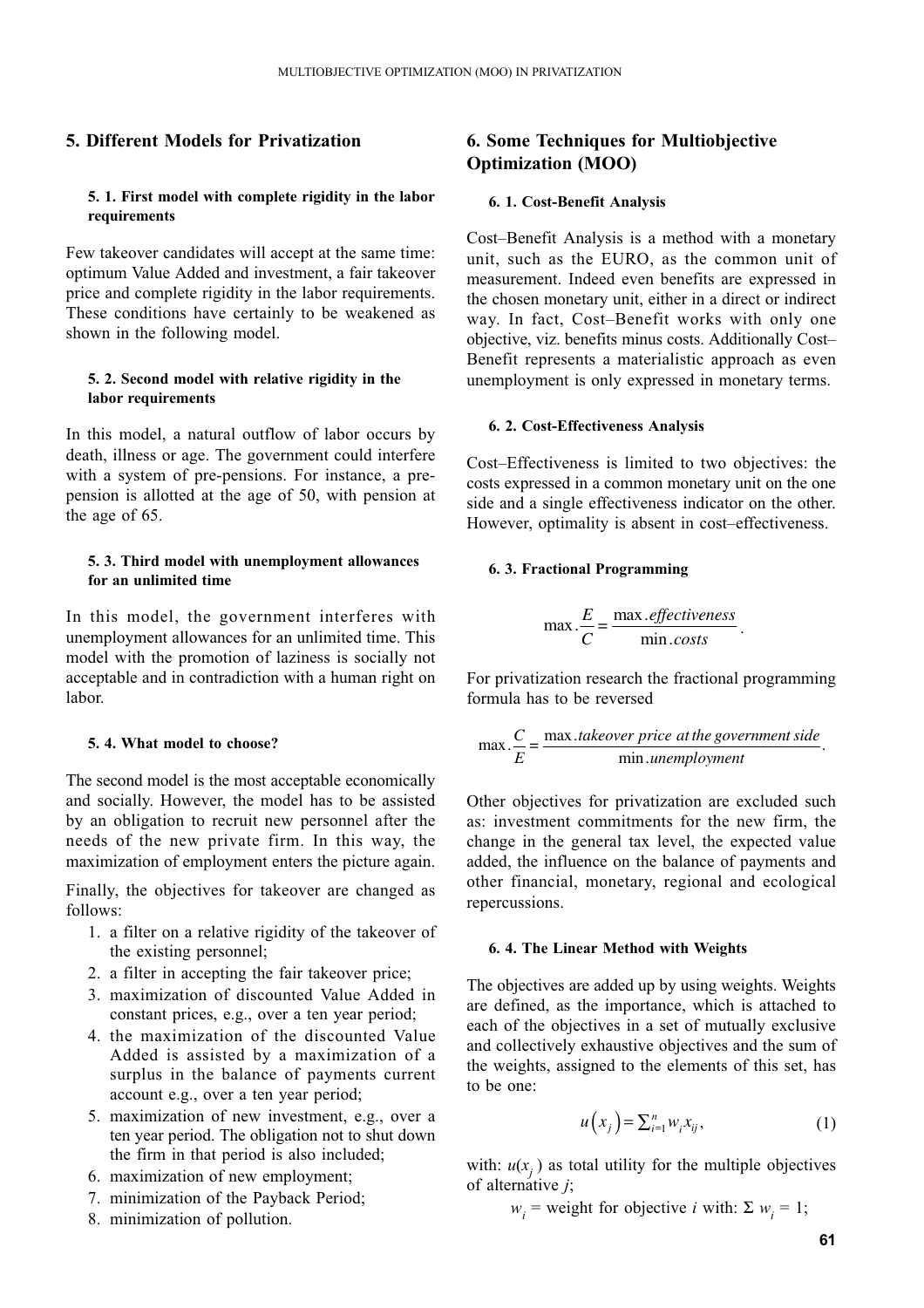$i = 1, 2, ..., n$ ; *n* the number of objectives;  $x_{ii}$  = response of alternative *j* on objective *i*.

A negative sign in the formula represents a minimization.

A convex linear combination with the use of weights leads to extreme results with few chances for an inbetween alternative [8]. A simple weighting of the data and any convex linearity has to be excluded being in contradiction with the economic law of diminishing marginal utility.

### 6. 5. A Nonconvex Multi-Objective Utility Function has to be assumed

Neither Cost-Benefit Analysis, Cost-Effectiveness Analysis, Fractional Programming nor Linear Method with Weights seems to satisfy the conditions for multiobjective optimization. Rather a Nonconvex Multi-Objective Utility Function has to be assumed. Therefore, Reference Point Theory with Maximal Criterion Values and Ratio Analysis are proposed.

## 7. Reference Point Theory with Maximal **Criterion Values**

### 7. 1. Maximal Criterion Values

Reference point theory with maximal criterion values responds to decreasing marginal utility, to nonconvex linearity and to an objective choice of the reference point. Suppose for instance two alternatives, A with as co-ordinates respectively 20, 10 and 5 and B with as co-ordinates 12, 15, 7, then the co-ordinates of the reference point will be respectively 20, 15 and 7.

#### 7. 2. Normalization by Scores

Due to different units of measurement for the objectives, normalization has to occur. Normalization means that a score is given to each objective. Scores, as contrasted with weights, are nonadditive.

$$
x_j = [s_1 x_{1j}, s_2 x_{2j}, \dots, s_i x_{ij}, \dots s_n x_{nj}], \tag{2}
$$

with:  $s_i$  = the score of objective *i* as determined by the normalization process;

> $(i = 1,2,..., n, n$  the number of objectives);  $x_{ii}$  = response of alternative *j* on objective *i*;  $x_i$  = the row vector of utility for alternative *j*;  $(i = 1, ..., m; m$  the number of alternatives).

Minima are set over in maxima by allocating the

highest scores to the alternatives with the lowest figures of an objective.

In this way a normalized matrix is obtained:

$$
[\,N_{ij}].\tag{3}
$$

 $N$  indicates the normalization:

 $_{N}x_{ii}$  = the normalized objective *i* of alternative *j*.

### 7. 3. The Formula of the Min-Max Metric [9]

If the following matrix is given:

$$
[r_i - {}_N x_{ij}], \tag{4}
$$

with:  $i = 1, 2,..., n$  as the objectives;

 $i = 1, 2, \dots, m$  as the alternatives;

 $r_i$  = the *i*-th co-ordinate of the reference point;  $x_{ii}$  = the normalized objectives *i* of alternative

then this matrix is subject to:

 $j;$ 

$$
\lim_{(i)} \{ \max_{(i)} (r_i - N_i x_{ij}) \}.
$$
 (5)

This distance function forms the basis of Reference Point Theory.

The choice of the scores remains a problem. A decision is taken in favor of a mechanical system, namely ratio analysis.

### 8. Ratio Analysis

Elsewhere, a critical study was made of different kind of ratio systems [10]. Mostly, they got negative comments, but not for the Van Delft-Nijkamp Method of Square Roots:

$$
\frac{x_{ij}}{z_{ij}}, \text{ with: } z_{ij} = \sqrt{\sum_{j=1}^{j-m} x_{ij}^2}, \tag{6}
$$

with:  $j = 1, 2, \dots, m$ ; *m* the number of alternatives  $n$  being the number of objectives;  $x_{ij}$  = response of alternative *j* on objective *i*.

## 9. Ratio Analysis as an Independent System

For a Ratio Analysis as an Independent System we suggest two methods: an additive approach with ratios and ratio analysis combined with Reference Point Theory with Maximal Criterion Values.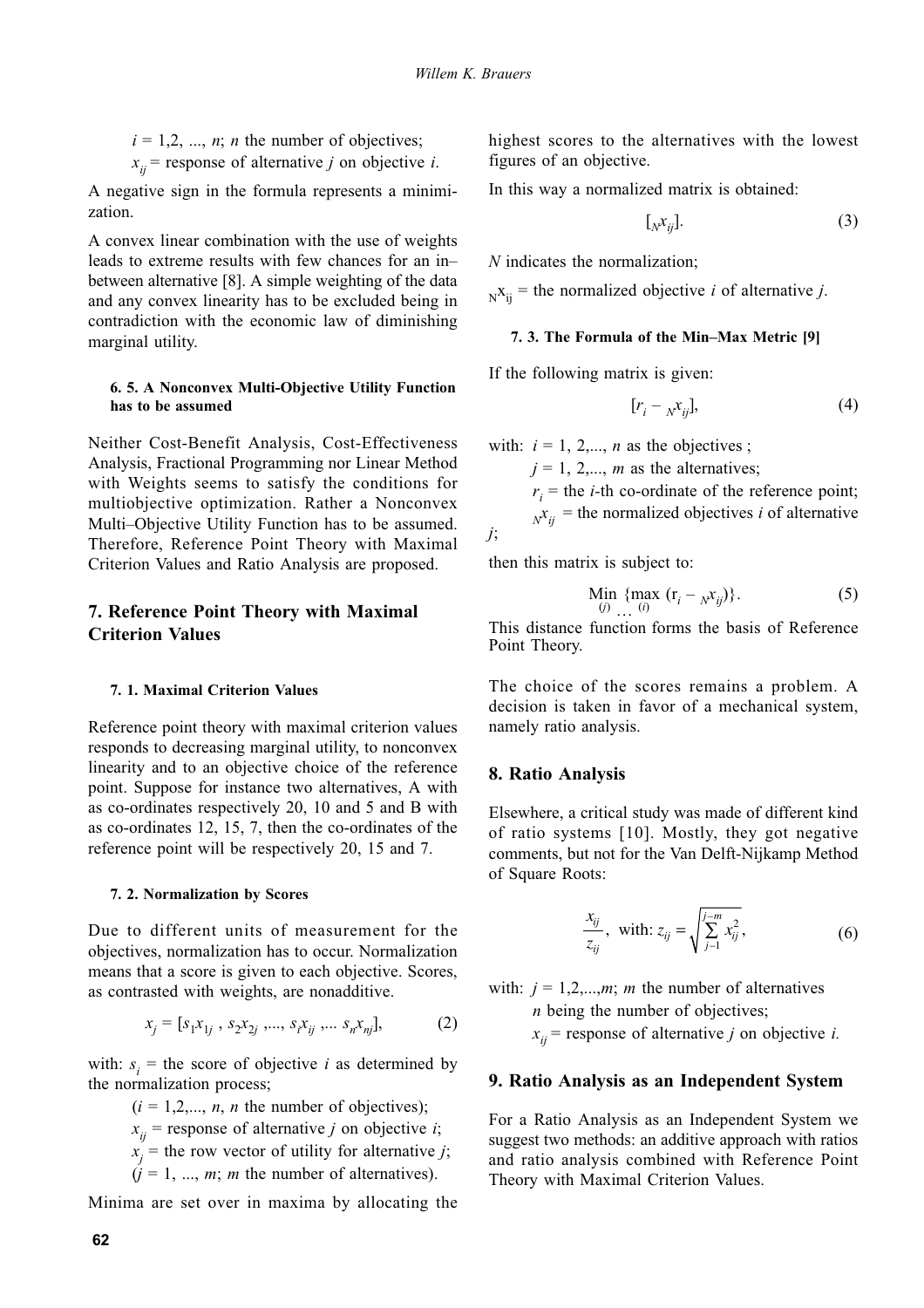#### 9. 1. Additive Approach with Ratios

Elsewhere we have proven that an additive approach with ratios can function as an independent method for Multiobjective Optimization [11].

Therefore, we shall add up Van Delft-Nijkamp ratios in the following way:

$$
y_j = \sum_{i=1}^{i=n} \frac{x_{ij}}{z_{ij}},\tag{7}
$$

with:  $y_i$  = alternative *j* valued after the ratio system for all objectives;

 $i = 1, 2, \dots, m$ ; *m* the number of alternatives;

 $n$  being the number of objectives;

 $y_i$  = alternative *j* valued after the ratio system.

All ratios are smaller or equal to one, but contrary to weights their sum can be larger than one in the additive method with ratios.

### 9. 2. Ratio Analysis combined with Reference Point **Theory with Maximal Criterion Values**

Here also it is proven that Ratio Analysis combined with Reference Point Theory with Maximal Criterion Values can function as an independent method for Multiobiective Optimization. Once again the Van Delft-Nijkamp ratios will be used.

# 10. Simulation with Additive Ratios Analysis and with Ratios combined with Reference **Point Theory**

In a simulation exercise the Ratios of the Van Delft-Nijkamp Method of Square Roots are used for the Additive Method with Ratios and for the Reference Point Method

Anyway, no weights or scores are used. All attributes are treated equally. If more importance has to be given to an objective, the stakeholders or their delegates will agree to add one or more subobjectives to the objective in question.

After a filtering process, assume that three projects, A, B and C, are maintained, with their different objectives as depicted in the following table.

In the additive system with ratios, all ratios are smaller than one, but contrary to weights their sum is larger than one.

The additive ratio system gives full preference to project A. Project A is excellent for the Internal Rate of Return, the Payback Period and for New Investments, on the average for the creation of Value Added and for generating a surplus on the current account of the Balance of Payments, but rather poor in generating new employment.

In the Reference Point Theory with Ratios, all coordinates of the reference point and the deviations from the reference point are smaller than one. The ranking of the Reference Point Theory is made after the smallest size of the deviations. At that moment the ranking for the best choice is as follows:

- 1. takeover bid A.
- 2. takeover bid B,
- 3. takeover bid C.

This means the same as in the additive ratio system.

In both systems, all attributes are treated equally. On the contrary, one may argue to allocate weights to the objectives, now represented by their ratios:

$$
u(x_j) = \sum_{i=1}^n w_i x_{ij}, \quad \text{(see formula (I))}
$$

 $e.g.:$ 

weight ratio IRR: 0.10

weight ratio Payback Period: 0.10

weight ratio New Investment: 0.10

weight ratio New Employment: 0.40

weight ratio VA: 0.20

weight ratio Balance of Payments (current account):  $0.10$ 

At that moment, all arguments against weights are taken up again:

- creation of a superobjective,
- the given formula leads to a convex linearity, which has to be excluded being in contradiction with the economic law of diminishing marginal utility.
- a convex linear combination with the use of weights leads to extreme results with few chances for an in-between alternative.

To these arguments is added: the difficulty to agree on weights between many stakeholders. Unanimity among the stakeholders is difficult for weights with their hundredfold possibility.

In order to avoid the disadvantages of weights, importance can be given by introduction of subobjectives related to an objective. Of course, inferior objectives have to be avoided. Let us give an example related to the simulation.

To denote its importance "new employment" is substituted for instance by: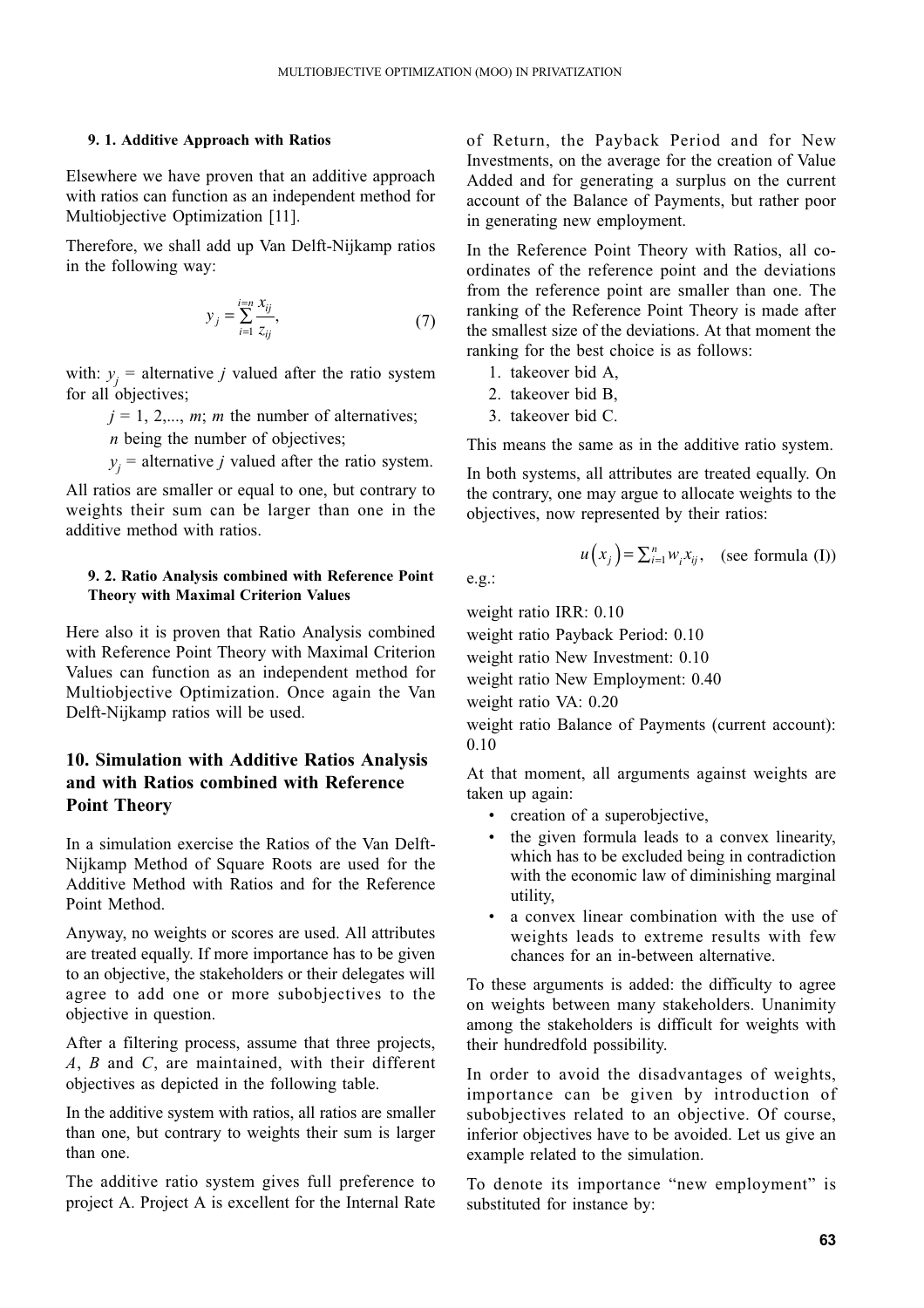### Willem K. Brauers

| <b>Projects</b> | 1.<br><b>IRR</b><br>$(in \%)$<br>MAX. | $\overline{2}$ .<br>Payback<br>Period in<br>vears<br>MIN. | New Inv.<br>(in bill.)<br>MAX. | 4.<br><b>New</b><br>Employm.<br>$(in$ jobs)<br>MAX. | $V. A.$ in $m.$<br>(discounted)<br>MAX. | 6.<br>Bal. of<br>Paym. curr.<br>$acc.$ (in $m$ .)<br>MAX. |
|-----------------|---------------------------------------|-----------------------------------------------------------|--------------------------------|-----------------------------------------------------|-----------------------------------------|-----------------------------------------------------------|
| Project A       | 12                                    | 5                                                         | 4.5                            | 750                                                 | 800                                     | 150                                                       |
| Project B       | 12                                    |                                                           |                                | 800                                                 | 600                                     | <b>200</b>                                                |
| Project C       | 10                                    | 9                                                         | 2.5                            | 900                                                 | 850                                     | 150                                                       |
| Totals          | 34                                    | 21                                                        | 10                             | 2,450                                               | 225                                     | 500                                                       |

# Table I. Multiple Objectives Optimization with Additive and Reference Point Ratio Analysis

 $I_a$  = The Data

### $I b - Sum of squares and their square roots$

| Projects          |            |            |           |           |           |             |
|-------------------|------------|------------|-----------|-----------|-----------|-------------|
| Project A         | 144        | 25         | 20.25     | 562500    | 640000    | 22500       |
| Project B         | 144        | 49         | 9         | 640000    | 360000    | 40000       |
| Project C         | 100        | 81         | 6.25      | 810000    | 722500    | 22500       |
| Sum of<br>squares | 388        | 155        | 35.5      | 2012500   | 1722500   | 85000       |
| Square<br>roots   | 19.6977156 | 12.4498996 | 5.9581876 | 1418.6261 | 1312.4405 | 291.5475947 |

I c – Objectives divided by their square roots and Additive Method with Ratios

|           |             |          |           |            |           |             | sum     | гапк |  |
|-----------|-------------|----------|-----------|------------|-----------|-------------|---------|------|--|
| Project A | 0.609207699 | 0.401610 | 0.7552632 | 0.52868053 | 0.60955   | 0.514495755 | 2.61559 |      |  |
| Project B | 0.609207699 | 0.562254 | 0.5035088 | 0.563926   | 0.4571636 | 0.685994341 | 2.2575  |      |  |
| Project C | 0.507673083 | 0.722897 | 0.4195907 | 0.63441664 | 0.6476484 | 0.514495755 | 2.1560  |      |  |

I d – Reference Point Theory with Ratios: co-ordinates of the reference point equal to the maximal criterion values

| 0.7552632<br>0.609207699<br>0.685994341<br>0.64765<br>0.401610<br>0.63441664 |  |
|------------------------------------------------------------------------------|--|
|------------------------------------------------------------------------------|--|

I e – Reference Point Theory: deviations from the reference point

|           |             |          |           |            |         |             | max.     | rank min. |
|-----------|-------------|----------|-----------|------------|---------|-------------|----------|-----------|
| Project A |             |          |           | 0.10573611 | 0.03810 | 0.171498585 | 0.17150  |           |
| Project B |             | 0.160644 | 0.2517544 | 0.070491   | 0.19048 |             | 0.251754 |           |
| Project C | 0.101534617 | 0.321288 | 0.3356725 |            | 0.00000 | 0.171498585 | 0.33567  |           |

- 1. direct new employment in jobs,
- 2. indirect new employment in jobs,
- 3. number of hours worked per man-year,
- 4. average wage per hour.

To denote its importance "Value Added" is substituted for instance by:

- 1. absolute Value Added.
- 2. Value Added divided by the total number of man-years.

In this way an additional advantage is present. Some alternatives may be strong in direct employment and another in indirect one.

Anyway, the choice of objectives has to be the result

of a consensus between all the stakeholders involved; which is also the case with weights.

# 11. Some Practical Consequences

A rigidity in application is one of the objections, which could be raised. In order to answer this remark the several phases of the model will be reconsidered.

(1) The government has to fix its objectives. This phase has always to be present though many governments forget to state clearly their objectives.

(2) The private proposals for takeover have to be filed which is also necessary for privatization without a model.